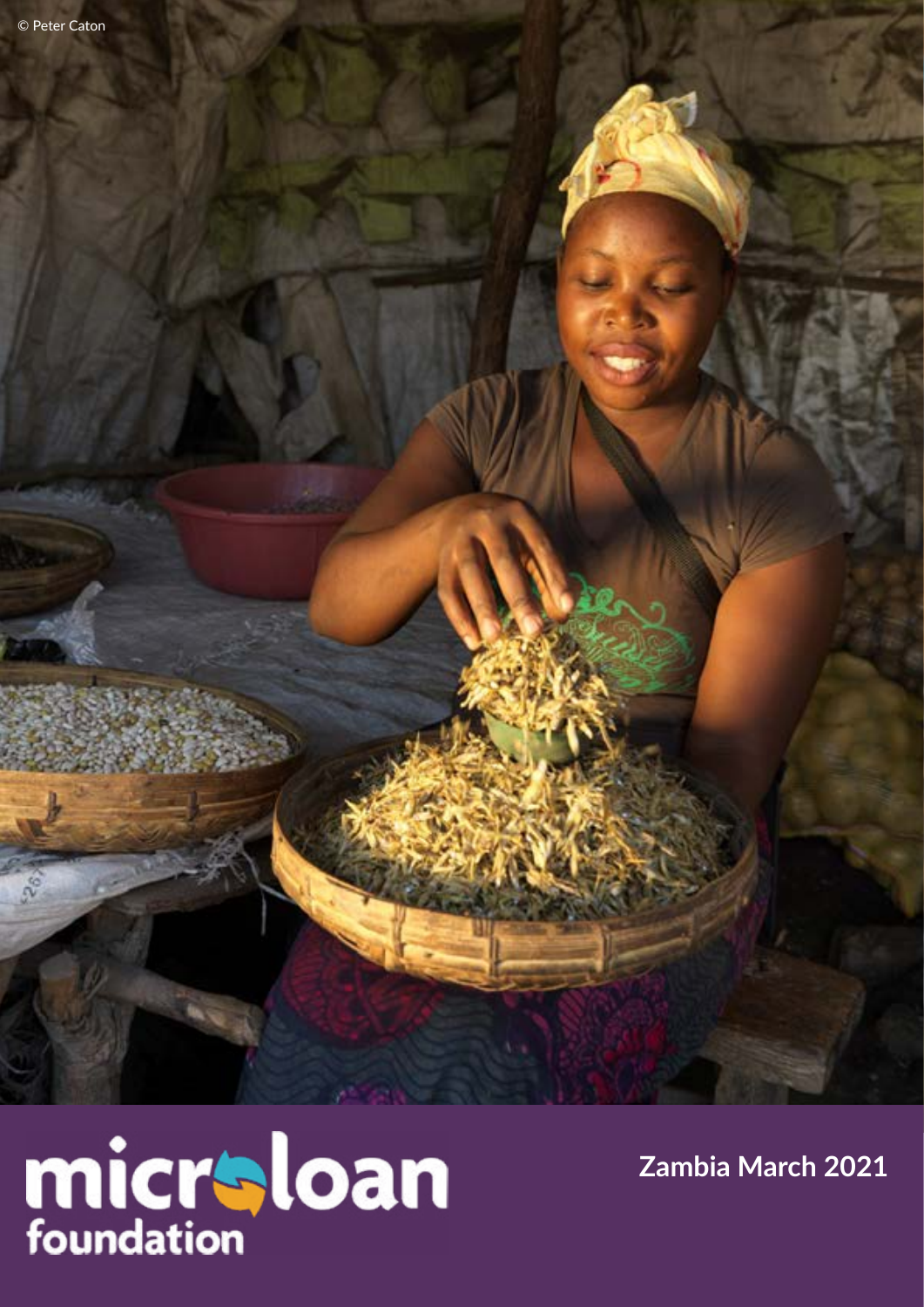

# **MicroLoan Foundation Zambia**

### **Leadership Team**

### **Jack Ngoma**

### **Chief Executive Officer, MLF Zambia**

Jack has the overall responsibility for implementing the strategic business plan of the organisation, developing new partnerships and developing the team.

Qualified as a Chartered Accountant, Jack comes with several years of financial management and microfinance experience, having previously worked at Bayport Financial Services as the interim Head of Finance for MLF Malawi, and as MLF Zambia's CFO from 2014 until September 2018, when he was promoted to his current position of CEO. Since he took over as CEO, MLF Zambia has witnessed significant growth in both client numbers and loan portfolio.

MicroLoan Foundation works towards achieving a long-term outcome that permits poor rural women to cope better with the challenges and stresses they face. We monitor activities and progress towards social and economic goals for our beneficiaries using rigorous and globally recognised systems. Our Social Performance Management model is often cited as an example of best practice, and is recognised by TrueLift, a global initiative pushing for accountability and learning in pro-poor programmes.

We conducted a COVID-19 Survey to assess the impact of the pandemic on our clients. The full report is available [her](https://www.microloanfoundation.org.uk/wp-content/uploads/2020/10/COVID-19-analysis_Zambia_FINAL.pdf)e.

# **Social Performance Management**

micraloan

foundation

### **Bornface Matanda**

### **Chief Financial Officer, MLF Zambia**

Bornface is responsible for the development and implementation of an effective financial management framework, including the designing of the financial policy, identifying and managing financial risks and representing the company to investors, auditors and the regulator.

Qualified as a Chartered Accountant, Bornface has previously worked at MultiChoice Zambia Limited and MTN Zambia. He comes with extensive experience in financial reporting and analysis, risk management and project management.

We offer pre and post loan disbursement training modules. They aim to help clients understand the purpose of the loans and ensure they are equipped to run and manage their businesses. Training modules include: market research, profit analysis, budgeting and the importance of savings. All training is taught through song, dance and role play.

# micraloan foundation

**Zambia March 2021**

# **Four - six month business loan**<br>**Business loan**

MicroLoan Foundation Zambia (MLF Zambia) launched in 2008. Since then, it has been growing steadily, serving women in under reached rural communities where the demand is high.

MLF Zambia currently provides financial loans and savings services to clients across 14 branches, spread across the Southern, Eastern and more recently the Northern regions of the country. As of 31st March 2021, the outstanding loan book is \$1,213,270

Agricultural input loans are offered to clients in its Chipata branch with the aim of expanding these services in the near future.

Mobile money services were adopted by MLF Zambia in 2017 where a pilot was launched for clients in the Chipata and Petauke branches. Since then, mobile money technology has been implemented across all branches and 90% of disbursements and repayments are now electronic. Reducing cash handling improves the efficiency of operations and makes it safer and easier for clients to run their business and access and repay loans.

MLF Zambia has now crafted its 5-year strategic business plan, aiming to significantly scale up its reach to clients and enhance its services through product diversification.

## **Key Products and Services**



This is to provide customers with ongoing support on any operational issues. It is monitored monthly to analyse any common issues coming from clients.

# **Financial literacy and business training**

This product has a flat interest rate of 6% per month. It is designed to support women intending to start small businesses or to provide additional capital to those that are already in business. No collateral is required.

In addition to loans, MicroLoan facilitates savings among clients. As a non-deposit taking organisation, the clients are linked to third party providers for savings accounts. These savings are available to withdraw at any time required, with consent from the group.

This loan is designed to support women to increase their food security and income generation. Our maize loans are offered to clients who have already taken out business loans and run a successful business. This is to ensure that they are used to build food security rather than as a means of income. Maize loans have a 5% interest rate per month.



### **Emily Chuunga**

### **Human Resources Manager, MLF Zambia**

Emily is responsible for implementing HR systems and processes, which help to optimise the effectiveness of employees throughout the organisation.

Emily has previously worked at Family Legacy Missions, Bayport Financial Services and Barclays Bank, and has extensive experience in HR policy design and implementation, staff training and development, conflict resolution and change management.

# **Zambia March 2021**